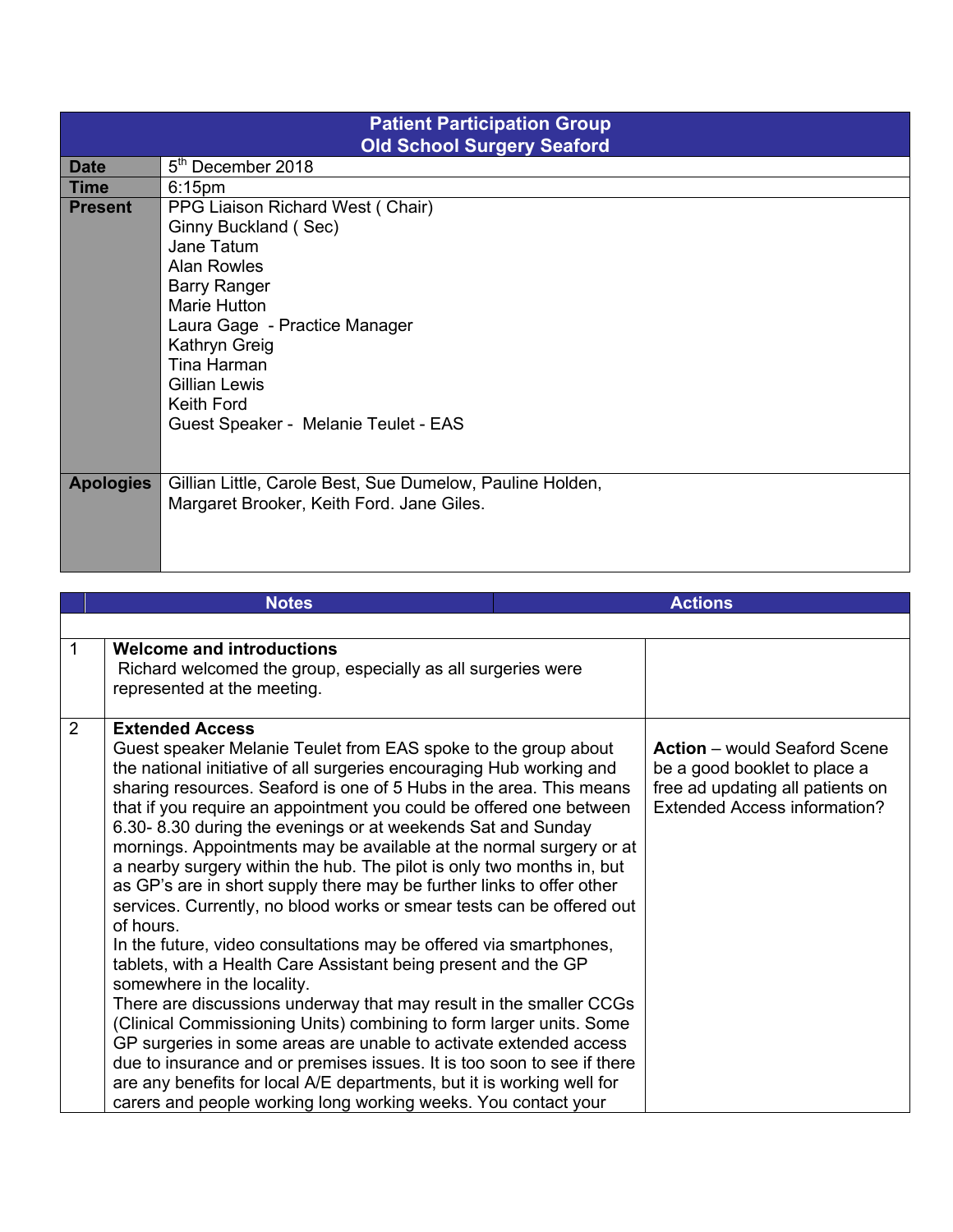|                | local GP surgery for an appointment, you are offered the next<br>available appointment at the nearest venue and the appointment will<br>last for 15 minutes (rather than 10 minutes) to allow a doctor who<br>wouldn't know you, to understand what your health concerns might<br>be. Your basic record would be sent over electronically to the health<br>hub where your appointment would be held, to allow the doctor basic<br>information concerning your health. Once your appointment is<br>finished your record is sent back to your normal GP surgery. There<br>would be 4 appointments an hour-72 slots per week and could take<br>the pressures off day to day activities within individual surgeries. The<br>practice manager will manage the GP's covering the shifts to ensure<br>they are not overstretching themselves and to ensure good quality.          |                                                                                                                                                                                                                           |
|----------------|----------------------------------------------------------------------------------------------------------------------------------------------------------------------------------------------------------------------------------------------------------------------------------------------------------------------------------------------------------------------------------------------------------------------------------------------------------------------------------------------------------------------------------------------------------------------------------------------------------------------------------------------------------------------------------------------------------------------------------------------------------------------------------------------------------------------------------------------------------------------------|---------------------------------------------------------------------------------------------------------------------------------------------------------------------------------------------------------------------------|
| 3              | <b>Feedback from Shaping Health</b><br>Jane Tatum attended the Annual Shaping Health and Care event on<br>the 15 <sup>th</sup> November at The Towner Gallery, Eastbourne. The event<br>discussed key challenges and how to change patient's expectations<br>and to encourage networking of local activities and services that<br>could support patients with concerns and conditions. Such as Heathy<br>Living Pharmacy, One for you East Sussex, Community Connectors,<br>East Sussex Fuel and Poverty Reduction and Cold alert and Coffee<br>Pot Computing.<br>The group questioned how do we get information to isolated patients<br>in the community - some suggested local hairdressers, information<br>in Seaford Scene, word of mouth – know your neighbour, text alerts<br>- but it was mentioned people that are isolated may not have mobile<br>telephones etc. | <b>Action</b> $-$ to invite someone from<br>Neighborhood Watch to a<br>meeting in 2019 to discuss -<br>how we can send out local<br>contacts and information to the<br>local community.                                   |
| $\overline{4}$ | <b>Feedback from online project</b><br>EMIS is the current computer system that GP Surgeries use. The on<br>line project needs in principle to spend the assigned capital<br>expenditure before April 2019. There are a number of potential<br>providers and the specification and the Invitation to Tender will need<br>to reflect the existing packages and triage systems currently used in<br>GP / Health Hubs.                                                                                                                                                                                                                                                                                                                                                                                                                                                        |                                                                                                                                                                                                                           |
| 5              | <b>Practice update</b><br>Laura (Practice Manager) updated the group on how the surgery is<br>short staffed, and experiencing long term sickness. The surgery now<br>has TV's in the surgery which are linked into NHS Choices and can<br>be changed to reflect seasonal and local issues. The surgery has<br>been busy with flu clinics and will be preparing for their CQC<br>inspection early in 2019. The last one was 3 years ago, where the<br>surgery received a good inspection, if the surgery receives an<br>excellent inspection this time they would not be inspected for another<br>5 years. The PPG group offered Laura their support and Laura would<br>let the group know how the group could help the surgery.                                                                                                                                            | <b>Action Richard to email Lewes</b><br>council requesting that the PPG<br>has a stall, during consultation<br>of the new Health Hub.<br>Richard to email the group the<br>name of the developer of the<br>new Health Hub |
| 6              | <b>PPG Information - Richard will send out all information in both</b><br>formats – word and PDF so everyone can open the documents                                                                                                                                                                                                                                                                                                                                                                                                                                                                                                                                                                                                                                                                                                                                        |                                                                                                                                                                                                                           |